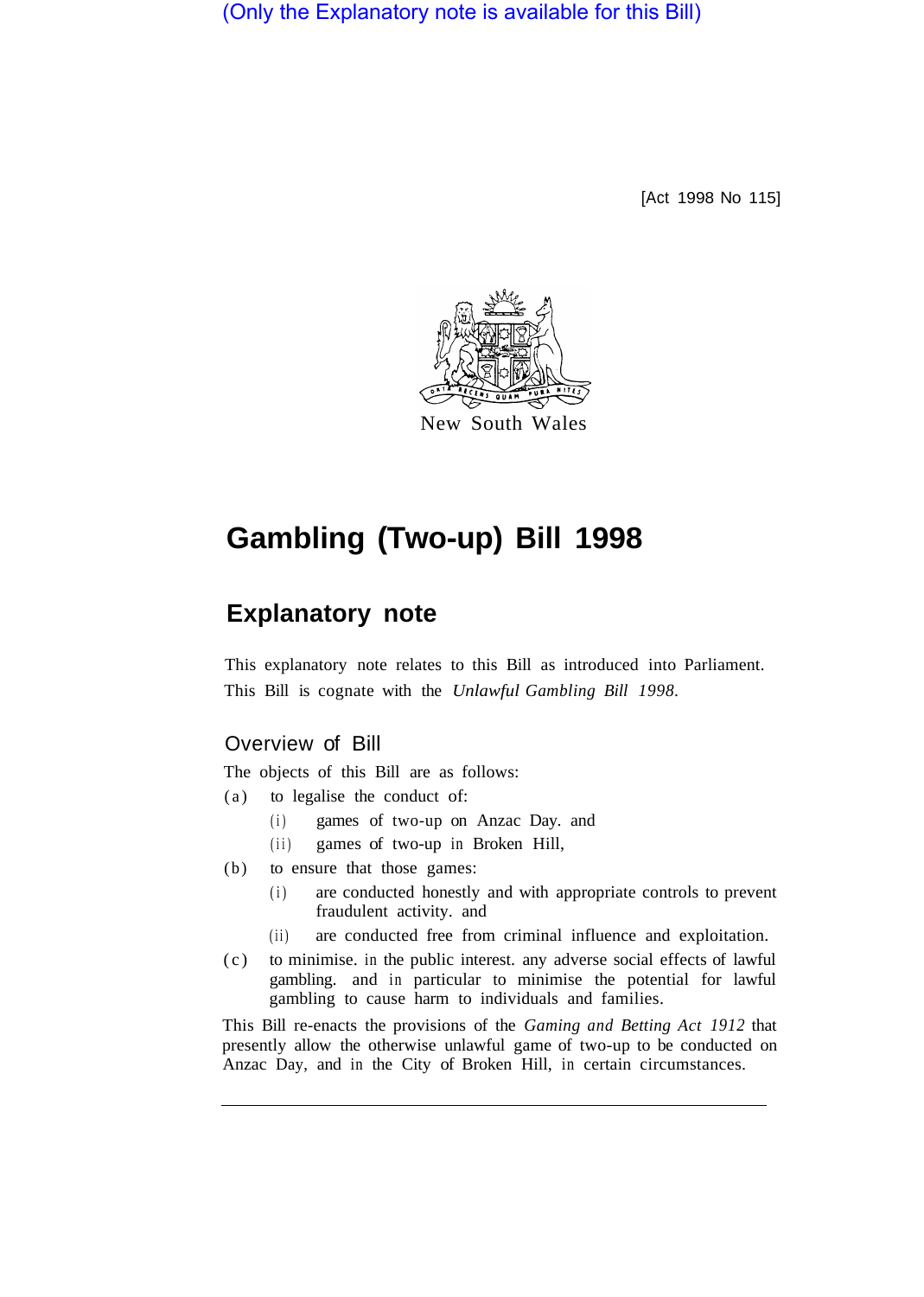Gambling (Two-up) Bill 1998 [Act l998 No 115]

Explanatory note

The *Gaming and Betting Act 1912* is to be repealed by the proposed *Unlawful Gambling Act 1998,* and this Bill is part of a legislative package which involves rewriting the *Gaming and Betting Act 1912* in a more modern form.

### Outline of provisions

#### **Part 1 Preliminary**

**Clause 1** sets out the name (also called the short title) of the proposed Act.

**Clause 2** provides for the commencement of the proposed Act on a day or days to be appointed by proclamation.

**Clause 3** specifies the objects of the proposed Act as described in the above overview.

**Clause 4** defines certain words and expressions used in the proposed Act. The term *Council* refers to the Council of the City of Broken Hill.

#### **Part 2 Two-up on Anzac Day**

Part 2 is based on section 20B of the *Gaming and Betting Act 1912.* 

**Clause 5** provides that Part 2 does not apply to the conduct of games of two-up on premises that are gambling premises (ie the Part will not operate to legalise games of two-up in illegal casinos).

**Clause 6** provides that a game of two-up conducted on Anzac Day is not an unlawful game if it is conducted on premises in accordance with proposed section 7 or proposed section 8.

**Clause 7** provides that a game of two-up is conducted in accordance with the proposed section if:

- (a) no payment or other benefit is. for the purpose of participating in the same, to be given or sought for the right to enter the premises on which the game is to be conducted, and
- (b) no payment or other benefit is to be given or sought for the right to participate in the game (otherwise than by the placing of money by way of a bet), and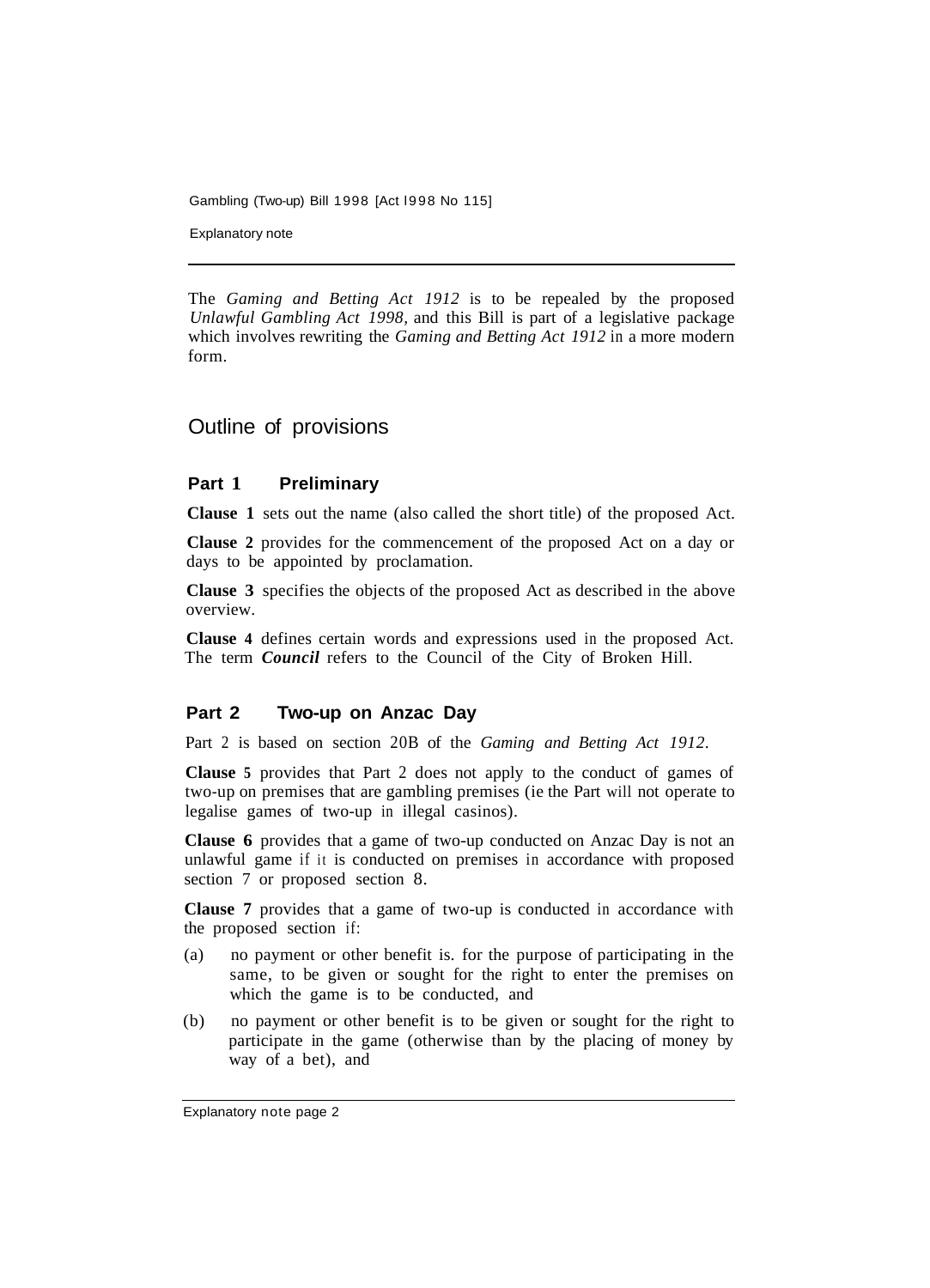Gambling (Two-up) Bill 1998 [Act 1998 No 115]

Explanatory note

(c) no commission on, percentage of, or fee for, bets or winnings is to be given or sought by any person. whether or not a participant in the game.

**Clause 8** provides that a game of two-up conducted in a registered club, being a game that involves any of the things listed in the above paragraphs, is conducted in accordance with the proposed section if the game is authorised by the club and the club has authorised the payments and other benefits to go to charity without forming part of the funds of the club.

#### **Part 3 Two-up in Broken Hill**

Part 3 is based on section 20C and Part **3A** of the *Gaming and Betting Act 1912.* 

#### **Division 1 Authorisation to conduct two-up in Broken Hill**

**Clause 9** provides that a game of two-up conducted in Broken Hill is not an unlawful game if the game is conducted by or on behalf of the Broken Hill Council at an approved location in Broken Hill and in accordance with the Minister's authorisation.

**Clause 10** enables the Minister to authorise games of two-up to be conducted by or on behalf of the Council in accordance with the conditions imposed by the Minister.

**Clause 11** provides that the conditions of the authorisation may relate to such matters as the approval by the Minister of the persons who can conduct games of two-up on behalf of the Council. The Minister may impose a condition requiring the Council to pay a duty in connection with games of two-up conducted under the Part.

**Clause 12** provides for the withdrawal of the Minister's approval of persons who may conduct games of two-up on the Council's behalf.

**Clause 13** enables the conditions of the authorisation to be altered but only after the Minister gives notice of the proposed alteration and representations are allowed to be made.

**Clause 14** provides for the revocation or suspension of the authorisation by the Minister. If a game of two-up is conducted when the authorisation is not in force, the game will be an unlawful game and the person conducting it will be committing an offence under the proposed *Unlawful Gambling Act 1998*  (at present the offence of conducting an unlawful game is created under section 18 of the *Gaming and Betting Act 1912).*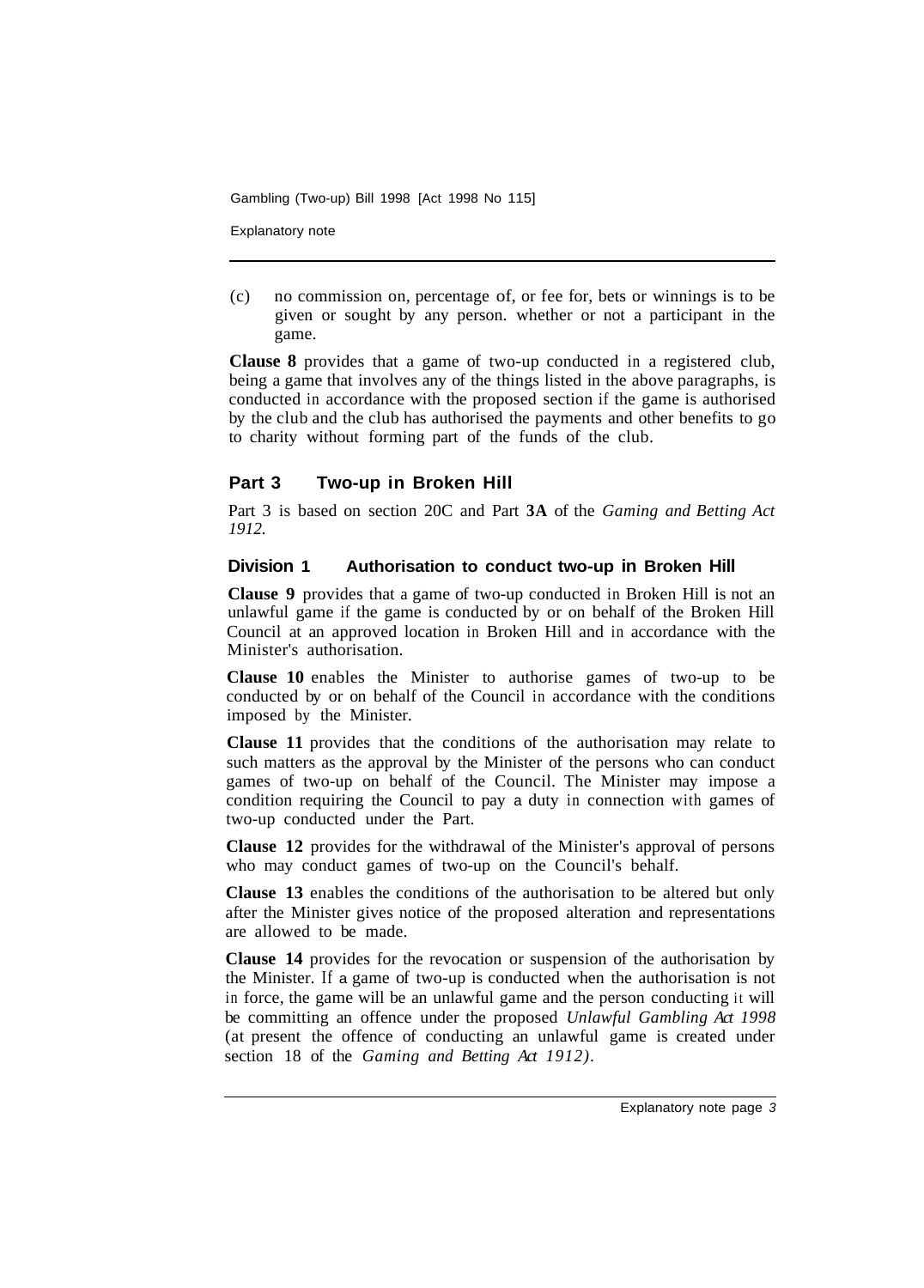Gambling (Two-up) Bill 1998 [Act 1998 No 115]

Explanatory note

#### **Division 2 Supervision of conduct of two-up in Broken Hill**

**Clause 15** enables the Minister to direct the Council. or a person conducting games of two-up on behalf of the Council, to take certain action if the Minister is of the opinion that the integrity of any game of two-up is to be prejudiced by any irregularity in the conduct of the game or by the character or reputation of a person concerned in the conduct of the game.

**Clause 16** enables the Minister to give directions concerning the termination of the employment or association of key employees.

**Clause 17** provides for the appointment of two-up inspectors.

**Clause 18** requires two-up inspectors to possess identification cards when exercising their functions.

**Clause 19** specifies the functions of two-up inspectors. These include the powers of entry and inspection in relation to the conduct of games of two-up on the approved two-up premises.

**Clause 20** provides for offences in relation to two-up inspectors.

**Clause 21** enables the Minister to require information to be provided by key employees or by persons who conduct games of two-up on behalf of the Council.

**Clause 22** provides for the appointment of a person to investigate and report on matters relating to the conduct of games of two-up.

**Clause 23** enables the Minister to require key employees to undergo criminal records and probity checks.

#### **Part 4 Miscellaneous**

**Clause 24** prohibits any person from betting with persons under the age of 18 years in relation to games of two-up.

**Clause 25** provides a general defence for participants in a game of two-up that is unlawful.

**Clause 26** enables the Council to make rules for the conduct of games of two-up in Broken Hill.

**Clause 27** enables the Minister to delegate his or her functions under Part 3.

**Clause 28** provides a safeguard for the proper disposal of fingerprints and palm prints obtained under Part 3.

**Clause 29** ensures the confidentiality of information obtained under Part 3.

Explanatory note page 4